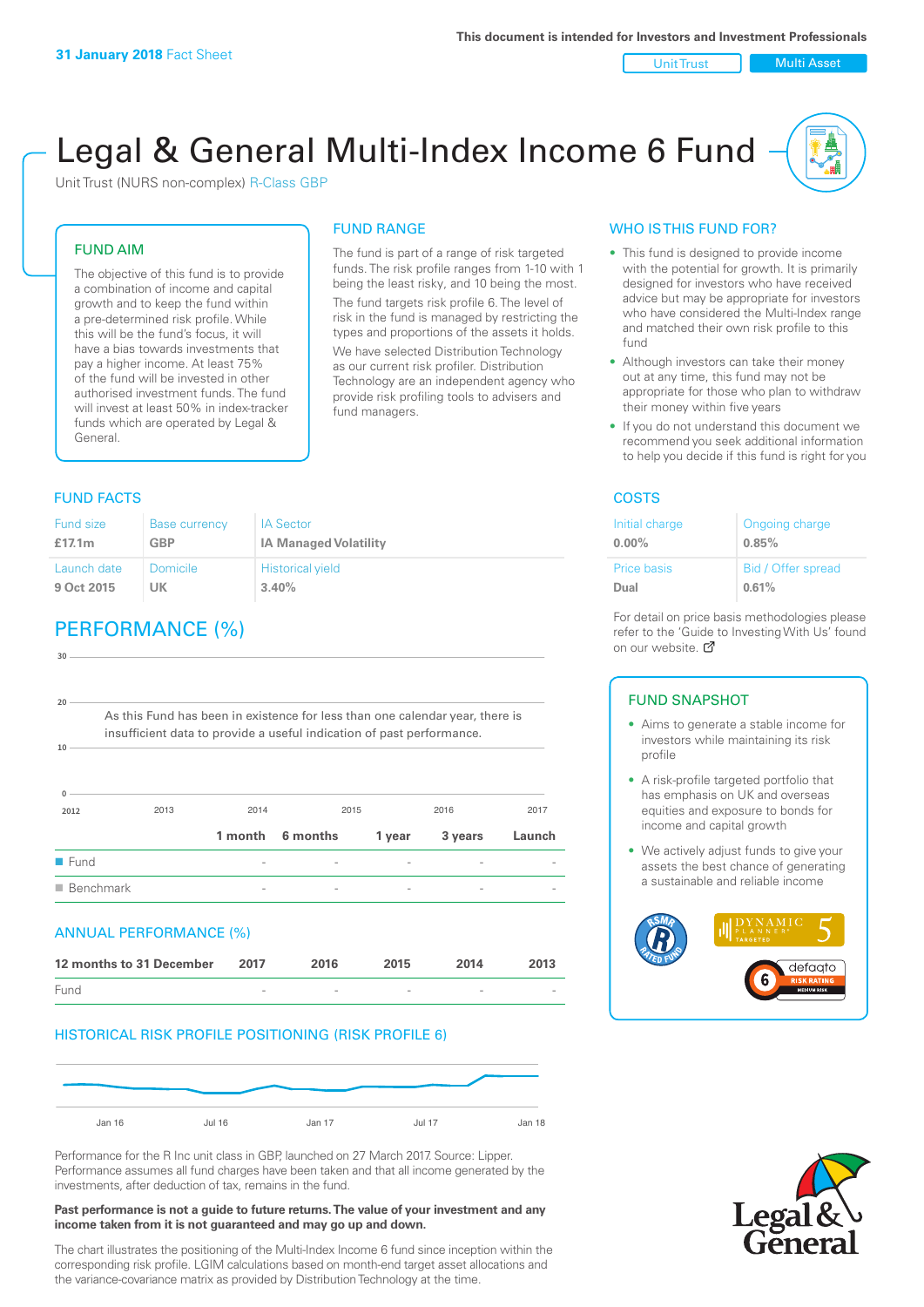### Legal & General Multi-Index Income 6 Fund

Unit Trust (NURS non-complex) R-Class GBP

### PORTFOLIO BREAKDOWN

All data source LGIM unless otherwise stated. Totals may not sum due to rounding.





#### FUND MANAGERS

The fund managers have responsibility for managing the multi-index fund range. They are part of the Multi-Asset Funds (MAF) team in LGIM. This team focuses on designing and managing multi-asset funds that are tailored to match the specific objectives of various client types. The team sits within a wider Asset Allocation team which combines both depth of experience with a broad range of expertise from different fields, including fund management, investment consulting and risk management roles.

## TOP 10 HOLDINGS (%)

| <b>L&amp;G UK Index Trust</b>                                    | 9.9 |
|------------------------------------------------------------------|-----|
| L&G Emerging Markets Government Bond (Local Currency) Index Fund | 7.8 |
| iShares UK Dividend UCITS ETF                                    | 7.4 |
| L&G Emerging Markets Government Bond (US\$) Index Fund           | 7.3 |
| L&G US Index Trust                                               | 7.1 |
| <b>L&amp;G Pacific Index Trust</b>                               | 6.5 |
| L&G High Income Trust                                            | 6.4 |
| L&G European Index Trust                                         | 6.0 |
| <b>LGIM Global Corporate Bond Fund</b>                           | 5.0 |
| <b>LGIM Sterling Liquidity Fund Class 1</b>                      | 4.6 |